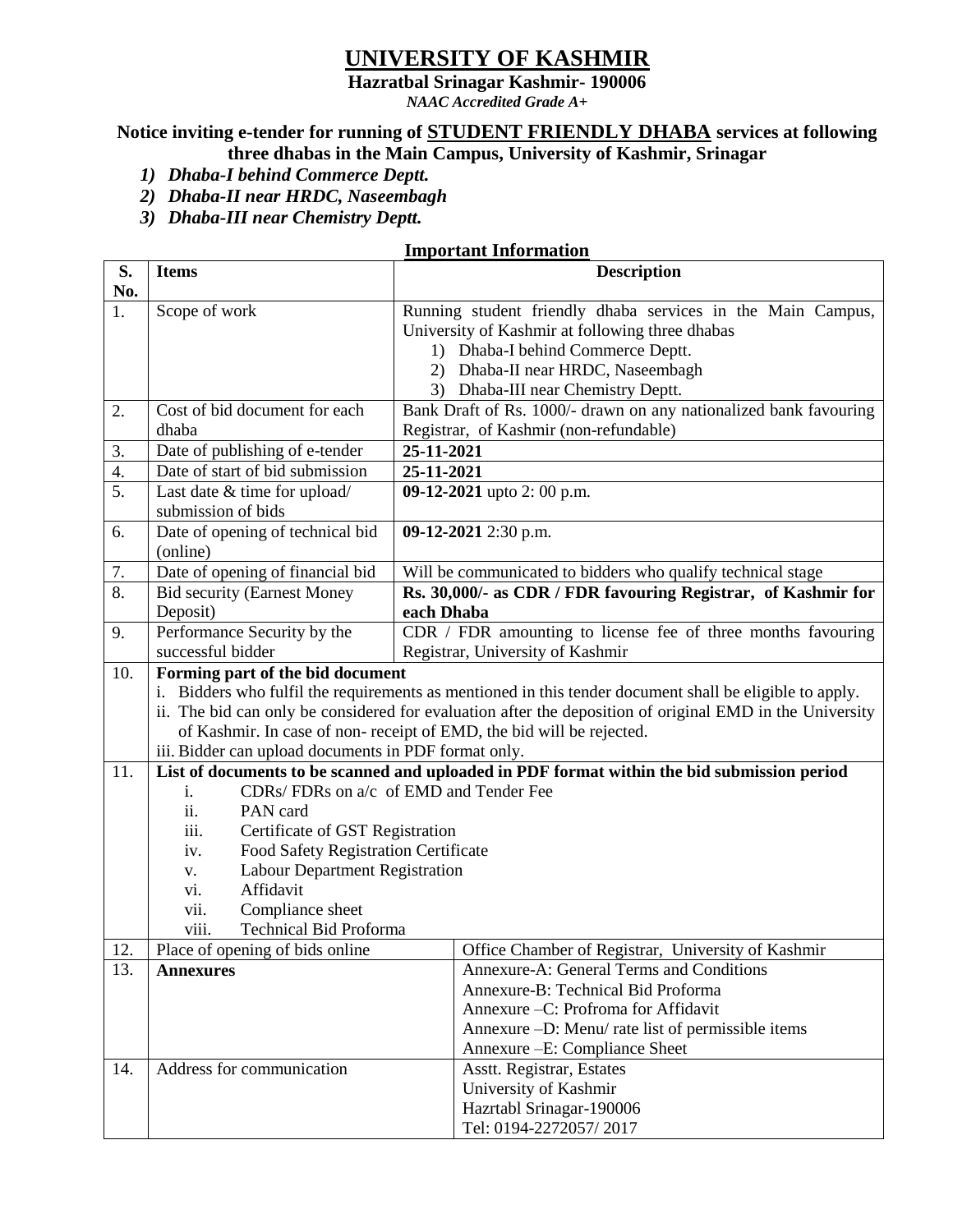## **UNIVERSITY OF KASHMIR**

**Hazratbal Srinagar Kashmir- 190006**

*NAAC Accredited Grade A+*

#### **Notice inviting e-tender for running of STUDENT FRIENDLY DHABA services at following three dhabas in the Main Campus University of Kashmir**

- *1) Dhaba-I behind Commerce Deptt.*
- *2) Dhaba-II near HRDC, Naseembagh.*
- *3) Dhaba-III behind Chemistry Deptt*

For and on behalf of University of Kashmir, e-tenders are invited for running student friendly dhaba Services at University of Kashmir, Hazratbal Srinagar for ordering and maintaining necessary food service supplies, selling food items initially for eleven months and extendable for a maximum of two terms of eleven months each, subject to licensee's satisfactory performance and hike in monthly license fee exclusively on the discretion of the licensor. The detailed eligibility condition, terms and conditions of the contract are given in Annexure-A. The rates are to be quoted as prescribed in BOQ.

Complete tender documents can be downloaded from the University of Kashmir website (http://www.kashmiruniversity.net/tenders.aspx). Information on issuance of corrigendum, if any, related to this tender will also be available on the same website. The submission of e-tenders shall be done through www.jktenders.gov.in

NIT of e-Tender shall be two stages, one is Technical Bid (Documents) and another is Financial Bid (BOQ). Bids shall be accepted only in online mode through [www.jktenders.gov.in.](http://www.jktenders.gov.in/)

Bid Security/ Earnest Money Deposit (EMD) of Rs. 30,000/- (Rupees Thirty Thousand only) has to be submitted along with Technical Bid in the form of CDR/ FDR drawn on any nationalized bank in favour of Registrar, University of Kashmir, Srinagar. Bid Security should be valid for a period of 45 days beyond the final bid validity period. In case EMD is submitted late or not submitted at all, the bid will be considered unresponsive and incomplete and will be instantly rejected.

Bid Securities (EMD) of the unsuccessful bidders shall be returned to them at the earliest after expiry of the final bid validity and latest **on or before the 30th day after the award of contract.**

**Any firm can participate in e-tendering of more than one dhaba but one firm/ person will be awarded only one dhaba.**

All the documents forming part of technical bid shall be placed in one envelop superscripted with "**Tender for running of Dhabas"**

The University of Kashmir, Srinagar reserves the right to cancel any / all the bid(s)/ tender at any time / stage or relax/ amend/ withdraw any of the terms and conditions contained in the Tender Documents without assigning any reason thereof. Any query, after submission of the bid by the firm, shall not be entertained. In case of withdrawal of bid by the successful firm, the EMD will stand forfeited.

> **Asstt. Registrar Estates**

**No: F(TenderDhaba)Est/KU/21 Dated: 23-11-2021**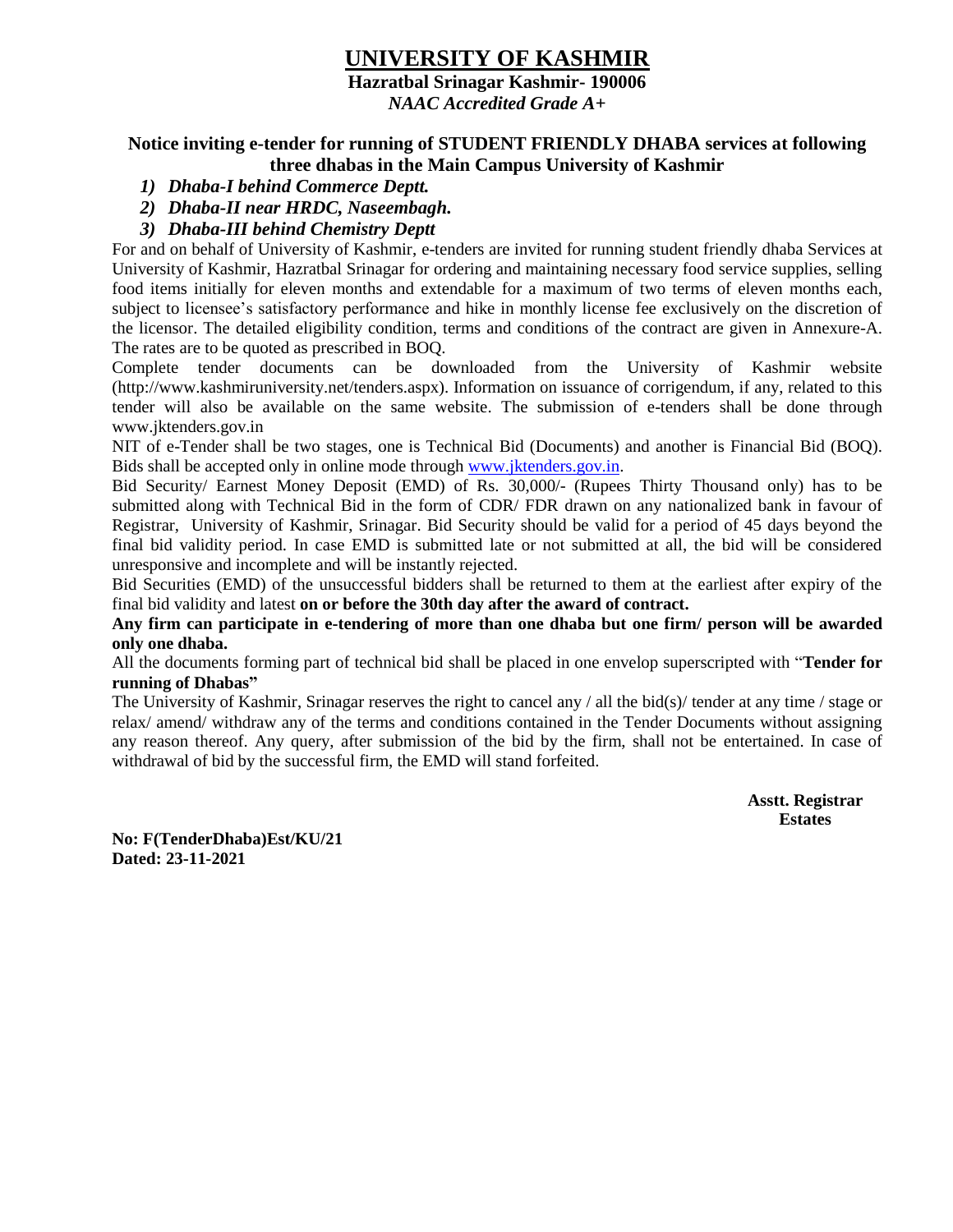#### **Annexure-A**

### **A. ELIGIBILTY, TERMS & CONDITIONS, EVALUATION OF BID**

#### **A1. Eligibility Conditions**

#### **Following bidders/ firms will be eligible to submit the bid:**

The bidder must be presently operating a cafeteria/ canteen in Jammu & Kashmir and having all documents regarding registration of the unit including FSSAI registration certificate.

#### **A2 General Terms and Conditions**

- 1. Person signing the bid or other documents connected with tender must clearly write his/ her name and also specify the capacity in which signing. The tender document must be filled in neatly and clearly. Incomplete or conditional tenders will not be entertained.
- 2. The rates must be written in figure as well as in words. Erasing and overwriting in the rates quoted will make the tender void.
- 3. University of Kashmir reserves the right to reject any or all the tenders without assigning any reason thereof.
- 4. The firm will have to enter into an agreement with University of Kashmir before taking possession of the dhaba and commencement of the dhaba work.
- 5. The firm will ensure that raw material used for cooking are of very good quality, safe for human consumption and conform to the standard laid down by the Government of India in this regard from time to time. In the event of any food poisoning/ contamination, the firm will be held fully responsible and liable to other penal actions under the respective laws. The firm will ensure proper sanitation/ hygienic conditions in the premises and deploy person/s free from infectious diseases.
- 6. The firm shall be responsible for compliance of the Labour laws in respect of personnel employed by them. The firm shall be the employer for his workers and the University will not be held responsible fully or partially for any dispute that may arise between the firm and its workers.
- 7. The electricity facility to the unit will be provided by the University and charges as per meter reading shall be borne by the licensee.
- 8. The licensee will pay Water and sanitation charges @ Rs. 500/- and Rs. 400/- respectively to the University.
- 9. All utilities including kitchenware etc. will be borne by the contractor/ licensee.
- 10. The agreement/ contract has to be signed within 7 days of receipt of letter of intent with the University of Kashmir. Bid Security (EMD) of the successful bidder will be retained by the licensor and refunded only after the successful completion of contract.
- 11. The firm would be responsible for verifying antecedent of the persons deployed by them and a certificate to this effect shall be provided by the firm to University of Kashmir in respect of each staff member.
- 12. The Contractor shall ensure proper conduct of his personnel in office premises, and enforce prohibition of consumption of alcoholic drinks, paan, smoking, loitering without work.
- 13. The workers of the dhaba will vacate the premises of the building every day after the work is over and they will not be allowed to sleep in the office premises or otherwise utilize it in any other way after the working hours, unless their services are required to meet any exigencies.
- 14. The eatables will be served in neat and clean utensils and the dhaba staff must be in proper uniform at all times.
- 15. The selected firm can sell only those items (student friendly) and at the cost as are given in **Annexure D** to this document. There shall be a complete ban on use of single use plastic in all operations of dhaba. Use of other disposables may be discouraged.
- 16. The approved price of the eatables should be prominently displayed at the counter/ Notice Board in Dhaba preferably on a 2ft x 3ft flex banner. Also menu pamphlets should also be made available in the Dhaba, copy of which shall have to be provided for Estates Section for necessary action.
- 17. Watch and ward, security and cleaning of dhaba shall be the responsibility the firm. The garbage of the dhaba shall also be disposed off by the firm on daily basis. The firm shall ensure cleanliness of the dhaba all the time.
- 18. The firm shall be responsible for all damages or losses of University's property and will be liable to make good any such loss or damage excepting those due to reasonable use or wear and tear or such as caused by natural calamity.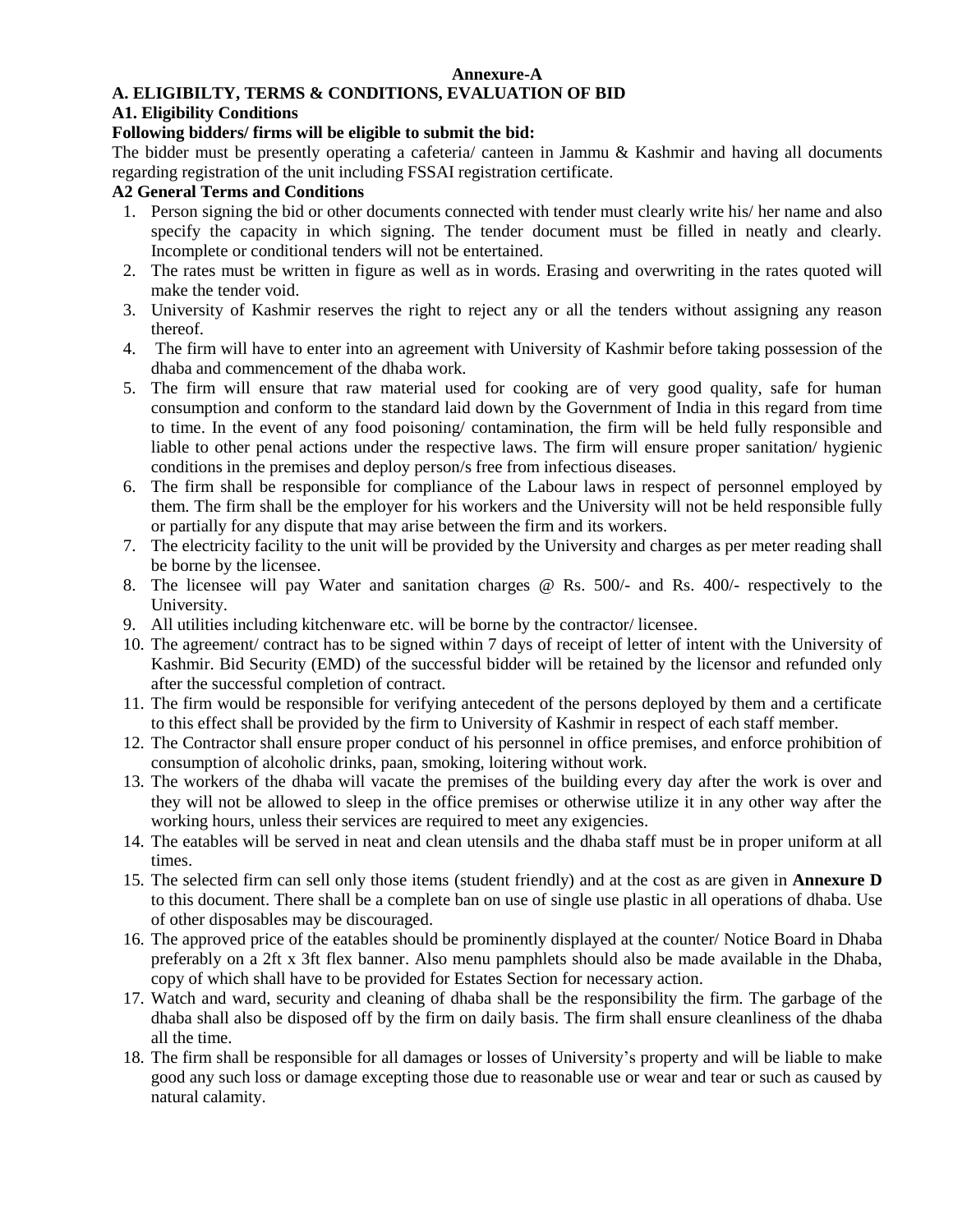- 19. It shall be the sole responsibility of the firm to obtain and keep ready necessary license/ permissions from various government bodies for running catering services and produce the same before the concerned authority as and when asked for. An undertaking to this effect has to be given by the firm.
- 20. Liability/ responsibility in case of any accident causing injury/ death to dhaba worker or any of their staff shall be of the firm. University shall not be responsible by any means in such cases.
- 21. The caterer is required to maintain the details of all his employees/ workers and a list of such employees along with their details should be provided to the University in the prescribe proforma. The firm will be responsible for payment of wages/ salaries and social security dues of all such employees. A quarterly certificate to this effect shall be submitted by the firm certifying all such dues such as PF, ESI etc have been paid for their employees
- 22. **Timings**: The dhaba shall operate from 9 AM to 8 PM on working days and from 10 AM to 5 PM on holidays/ Saturday/ Sunday would depend on the requirement of the senior officers.
- 23. The firm would be required to use only ISI/ Agmark/ Food grade products and as per FSSAI norms.
- 24. The firm shall not use the dhaba premises for any other activity except for the purpose for which it has been provided for.
- 25. The firm shall not stock any inflammable or otherwise dangerous material, goods, narcotics or drugs in any part of the allotted space which are hazardous to the property/ banned under law.
- 26. The firm shall be personally responsible for conduct and behaviour of its staff. If it is found that the conduct or performance of any person employed by the firm is unsatisfactory, the firm shall have to remove the concerned person and engage a new person within 48 hours of intimation by University. The decision of the University's designated officer in this regard shall be final and binding on the firm.
- 27. University reserves the right to appoint officers/ officials to inspect the quality of raw material, food and other items prepared and sold in the dhaba. Any defect(s) pointed out by such officers/ officials during their visits shall be properly attended to by the firm. Committee of University officers will carry out necessary quality checks on routine basis.
- 28. The firm shall issue electronic receipts/ vouchers and accept digital payments. The firm shall install a desktop, monitor and printer of its own for this purpose.
- 29. The firm shall submit the bills of items supplied to officers/ in meetings on monthly basis by third week of succeeding month
- 30. **Minimum Bid:** The minimum bid of each dhaba has been fixed at Rs. 21,000/-. Interested bidders must offer bids higher than minimum fixed bid. Bids quoting rates less than the minimum fixed bid shall be rejected if otherwise technically eligible. EMD of the bidders offering bids less than the minimum fixed bid shall be forfeited.
- 31. **Selection method:** The intending firm/s can participate in bidding of more than one dhaba but one firm will be awarded/ licensed only one dhaba. Each Dhaba will be licensed to the highest bidder. However, in case of tie or in case one particular bidder emerging highest bidder for more than one dhaba, he/ firm shall have the option to select any one through negotiations.

#### **A.3 Evaluation of Technical Bids:**

The Technical bid of the tenderers will be evaluated on the basis of conditions laid down in the notice and documents asked for in the notice.

#### **A4. Evaluation of Financial Bid:**

Financial bid would be evaluated on the basis of license fee quoted by bidder for each dhaba

#### **B. Performance Security**

- 1. The successful firm will be required to submit Performance Security amounting to license fee of three months, in the form of CDR/ FDR drawn on any nationalized Bank in favour of Registrar, University of Kashmir. Performance Security should remain valid for a period of 60 days beyond the date of completion of the contract.
- 2. Performance security shall be for the due and faithful performance of the contract and shall remain binding, notwithstanding such variations, alterations for extensions of time as may be made, given, conceded or agreed to between the successful bidder and University under the terms & conditions of acceptance to the tender.

#### **C. AMENITIES TO BE PROVIOED BY UNIVERSITY**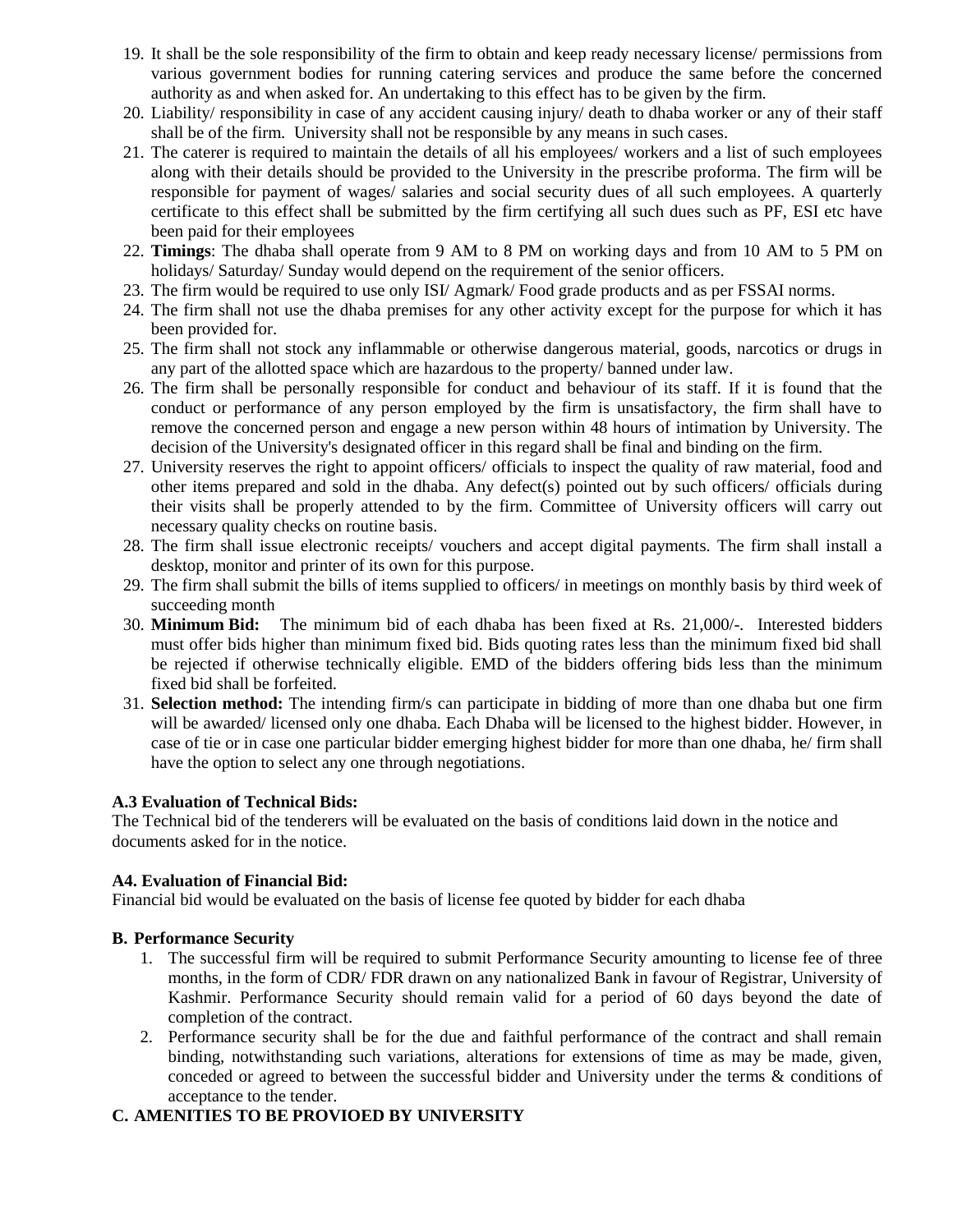- 1. University will provide space to the firm for running the dhaba against the monthly license fee. However, contractor will bear the damage, if any, to the facility/ site by him or his workers. The interested parties may visit the University to see the dhaba sites. The space being limited, the successful bidders shall arrange ready to use items for serving at the dhaba.
- 2. All the charges viz Electricity charges, water charges, gas, sanitation cess etc. will be borne by the firm.

## **D. PAYMENTS:**

- 1. The payment in respect of official hospitality bills of University Departments shall be release after submission of bills by the firm.
- 2. In event of any query, objection, delay or dispute with regard to any bill or a part thereof, no interest will be paid by University for late payment.

### **E. VALIDITY OF CONTRACT**

- 1. The contract for Dhaba Services shall remain valid initially for eleven months which can be extended for a maximum of two terms of eleven months each, subject to licensee's satisfactory performance and hike in monthly license fee exclusively on the discretion of the licensor.
- 2. For premature termination of the agreement, one month notice from the University side and three months' notice from Firm's side shall be required in writing and the firm shall have to vacate the premises as per the directions of the University.
- 3. University reserves the right for the termination of the contract at any time by giving one month notice if the services are found unsatisfactory and also has the right to award the contract to any other agency at the cost, risk and responsibilities of bidder and excess expenditure incurred on account of this will be recovered by the University from Performance Security or pending bill or by raising a separate claim. However, the agreement can be terminated by the firm by giving three months' notice in advance. If the agency fails to give three months' notice in writing for termination of the Agreement then three months payment will be charged and any amount due to the agency from this University shall be forfeited.
- 4. lf University is not satisfied with the quality of eatables served, or behaviour of the firm or his/ her employees, the firm will be served with 24-hour notice to improve or rectify the defect(s), failing which University will be at liberty to take appropriate necessary steps as deemed fit.

#### F. **PENALTY**

- 1. In case services are found to be unsatisfactory or there is breach of any of the clause of terms and conditions, the contract is liable to be terminated at one month's notice resulting in the forfeiture of Performance Security.
- 2. In the event of violation of any contractual or statutory obligations, by the firm, it shall be held responsible and liable for the same. Further, in the event of any action, claim, damages, suit initiated against the University by any individual, agency or Government Authority due to acts of the firm, the firm shall be liable to compensate such claims or damages to University. As a result of the acts of the firm, if University would be required to reimburse such individual, agency or Government Authority, the firm would be required to reimburse such amount to the University or University reserves the right to recover such amount from the payment(s) due to the firm while settling its bills or from the amount of Performance Security of the firm lying with University
- 3. lf the contract is terminated by the firm without giving stipulated period of notice or fails to observe the terms and conditions of the Tender, Letter of Award for the Contract and the Agreement signed by the firm with University, the Performance Security will be forfeited without prejudice to the University's right to proceed against the firm for any additional damages that University suffers as a result of the breach of the aforesaid terms and conditions.
- 4. University reserves the right to impose a penalty (to be decided by University authority) to the firm for any serious lapse in maintaining the quality and the services willfully or otherwise by the firm or its staff or for any adulteration.

#### G. **JURISDICTION**

5. In case of any disputes arising between the University/ bidder/ successful bidder, the same shall be put forth before the Vice-Chancellor, University of Kashmir whose decision shall be final and binding on all the parties.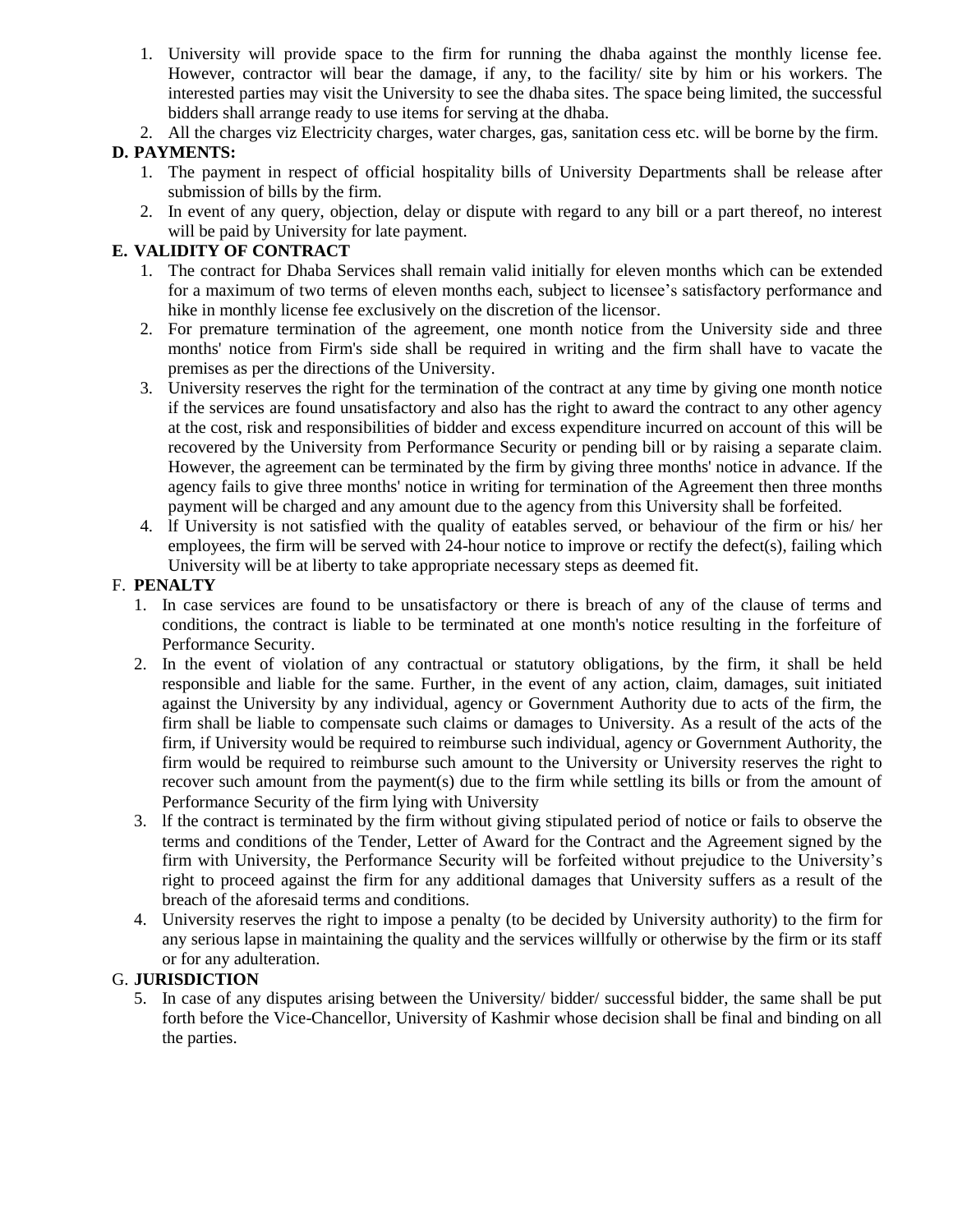## **Technical Bid Proforma**- **Annexure-B**

|                  | Documents for running Dhaba Services at University dhaba            |  |  |
|------------------|---------------------------------------------------------------------|--|--|
| 1.               | Name of the firm as per registration certificate                    |  |  |
| 2.               | Complete postal address of the firm                                 |  |  |
| $\overline{3}$ . | Company profile                                                     |  |  |
| a)               | Legal Status (Individual/ Proprietary/ Partnership/ Limited         |  |  |
|                  | Company or corporation)                                             |  |  |
| b)               | Has your company/ firm ever changed its name any time? If so,       |  |  |
|                  | the earlier name and the reason thereof.                            |  |  |
| c)               | Have you or your company ever required to suspend canteen/          |  |  |
|                  | catering service for a period of more than 02 months                |  |  |
|                  | continuously after you commenced the catering service? If so,       |  |  |
|                  | give details of the contract and reasons thereof.                   |  |  |
| d)               | Have you or your constituent ever left the contract awarded to      |  |  |
|                  | you incomplete? If so, give details of the contract and reasons for |  |  |
|                  | not completing the contract.                                        |  |  |
| 4.               | Name, designation and Landline Nos of the contact person, Fax       |  |  |
|                  | Nos and e-mail address                                              |  |  |
| 5.               | Year of the commencement of catering/cafeteria business             |  |  |
| 6.               | Statutory details (photocopy to be uploaded)                        |  |  |
|                  | a) PAN                                                              |  |  |
|                  | b) GST Registration certificate                                     |  |  |
|                  | c) Labour Department Registration                                   |  |  |
|                  | d) Food Safety Reg. No. (FSSAI)                                     |  |  |

## **Signature of the bidder**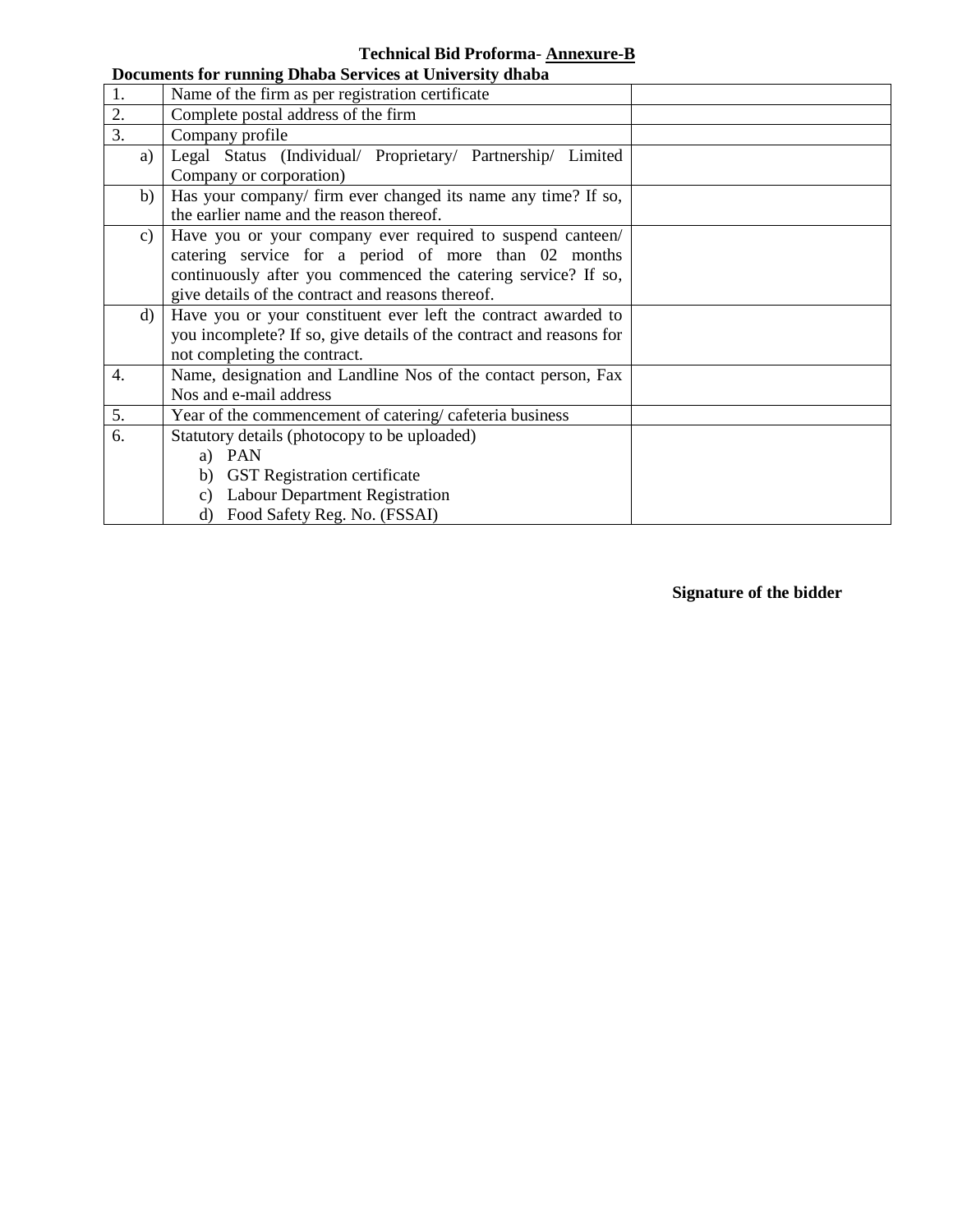### **GUIDELINES FOR SUBMISSION OF TENDER**

- 1. The Terms & Conditions should be carefully read before filling up the document. Incomplete Tender Documents will be rejected.
- 2. Before submitting the tender, details of documents to be attached may be verified from the Check List/ compliance sheet of the Tender Document.
- 3. Hard copies of the Tender Document must be signed by the authorized signatory and sealed with the stamp of the bidding firm as token of having accepted all the Terms and Conditions of this Tender.
- 4. Tender shall be uploaded in UNIVERSITY's official tender form through [www.jktenders.gov.in.](http://www.jktenders.gov.in/) only. lf submitted in any other manner, the same shall be summarily rejected.
- 5. Tenders received without the prescribed Earnest Money Deposit (EMD) of Rs. 30,000/- or tender fee of Rs. 1000/- shall be rejected.
- 6. Bid Security should valid for a period of 45 days beyond the final bid validity period.
- 7. Person signing the bid or other documents connected with tender must clearly write his/ her name and also specify the capacity in which signing. The University reserves the right to reject any or all the tenders without assigning any reason.
- 8. The University reserves the right to change any condition of the tender before opening of the Technical Bids.
- 9. The successful bidder will have to enter into an agreement with the University before taking charge of the dhaba and commencement of the dhaba work.
- 10. Canvassing in any form will make the tender liable to rejection. Conditional tender will not be accepted and will be rejected outright.
- 11. The Contractor will use only branded raw material for preparation of items. The permissible brands of various items are given in Annexure-C.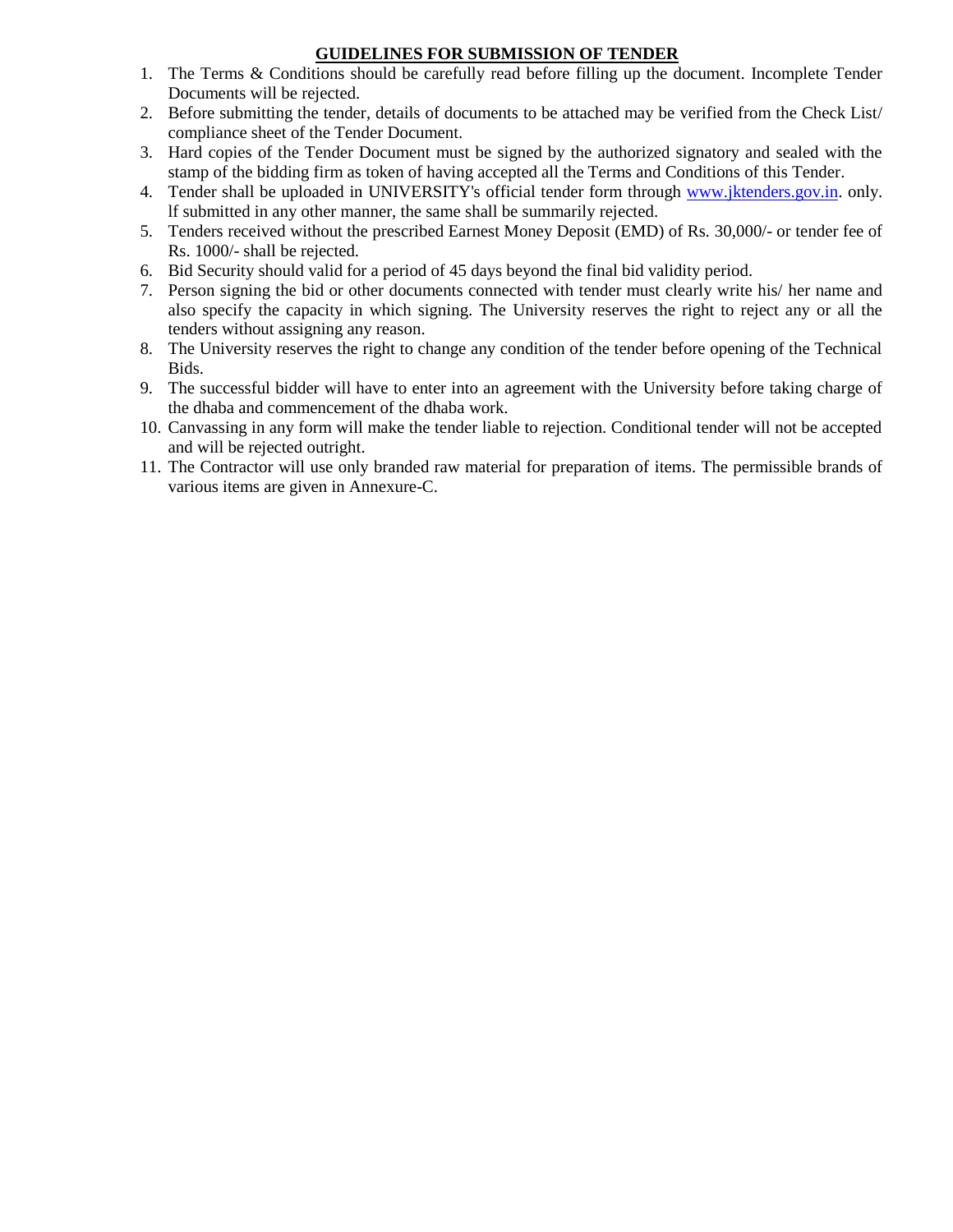#### **Annexure C**

### **Undertaking**

### **Proforma for affidavit**

### **To be written on non-judicial stamp paper worth Rs. 10/- and attested by 1st class magistrate.**

| we. |                |          |                                |
|-----|----------------|----------|--------------------------------|
|     | police station | District | (contractor or partner or sole |

proprietor of firm) undertake on oath as under:

- 1. I/ my firm/ company is not blacklisted by any Union/ UT Govt. organization.
- 2. No individual/ firm/ companies blacklisted by the Union/ UT Govt. or any partner or share holder thereof, have any connection directly or has any subsisting interest in business of my firm.
- 3. Neither I nor my partners are involved/ convicted in any criminal case/ economic offence and no criminal case/ economic offence is pending against me or my partner in any court of Law/ registered with police.
- 4. I/ we hereby certify that the information provided by me/ us is correct and all the documents attached with the technical bid are genuine and valid as on date. I/ we further state that I/ we have read and understood the terms and conditions mentioned in the tender document.
- 5. If I fail to abide the terms and condition mentioned in the tender document, I give rights to the University to forfeit the earnest money/ performance security and whatever action the University authorities deem appropriate, they are at liberty to take action.

**Deponent**

**Dated: \_\_\_\_\_\_\_\_\_\_\_**

## **Verification:**

I/ we do hereby solemnly declare and affirm that the above declaration is true and correct to the best of my knowledge and belief. No part of it is false and it conceals nothing.

**Deponent**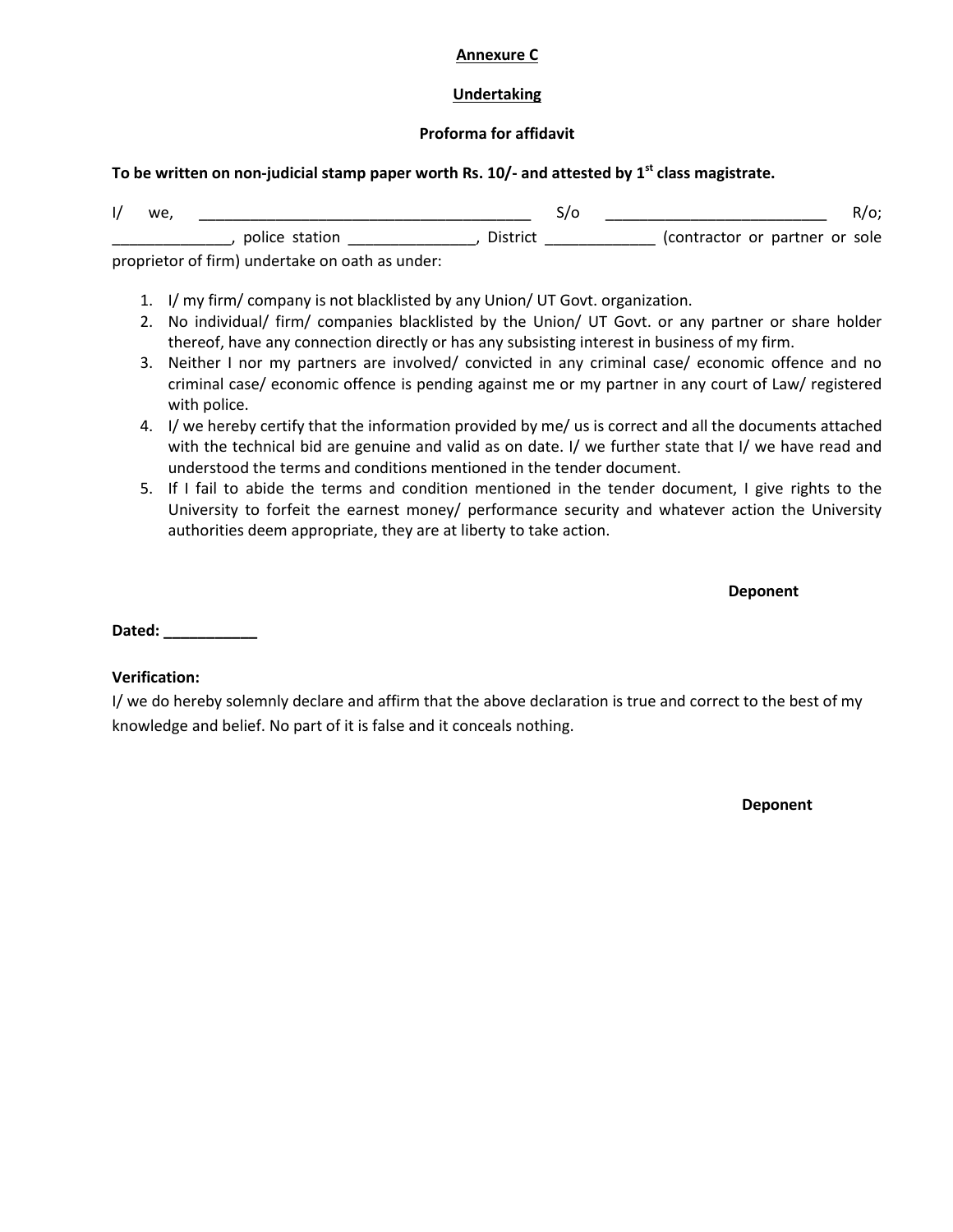**Annexure-D Menu and rate list of eatables to served at Dhaba-I, II & III**

| S.               | ntena anu faic noi of camoles to sel veu at Dhaoa 1, 11 w 111<br><b>Item</b>        | Rate                  |  |  |
|------------------|-------------------------------------------------------------------------------------|-----------------------|--|--|
| No.              |                                                                                     |                       |  |  |
| 1.               | Lipton Tea (125 ml)                                                                 | Rs. 8/-               |  |  |
| 2.               | Cooked Dal + Rice (full plate)                                                      | Rs. 35/-              |  |  |
| 3.               | Breakfast (Bread 4pc + Omelet (2 eggs)+ Tea/ Coffee)                                | Rs. 45/-              |  |  |
| 4.               | Omelet $(1$ egg $)$ with 2 slices                                                   | Rs. 15/-              |  |  |
| $\overline{5}$ . | Omelet (2 eggs) with 2 slices                                                       | Rs. 25/-              |  |  |
| 6.               | Roti Kashmiri                                                                       | $Rs. 5/-$             |  |  |
| 7.               | Roti Kashmiri with butter                                                           | Rs. 10/-              |  |  |
| 8.               | Fruit/Plain cake (per piece)                                                        | Rs. 12/-              |  |  |
| 9.               | Boiled egg                                                                          | Rs. 8/-               |  |  |
| 10.              | Samosa/ Mathi (70 gm)                                                               | Rs. 8/-               |  |  |
| 11.              | Slice plain (2 pc)                                                                  | $Rs. 8/-$             |  |  |
| 12.              | Iced Tea (250 ml)                                                                   | Rs. 15/-              |  |  |
| 13.              | Bread pakora                                                                        | $Rs. 12/-$            |  |  |
| 14.              | Paratha Plain                                                                       | Rs. 10/-              |  |  |
| 15.              | Bun/ Butter toast with Butter 10 grams                                              | Rs. 15/-              |  |  |
| 16.              | Coffee (125ml)                                                                      | Rs. 15/-              |  |  |
| 17.              | <b>Burger Veg</b>                                                                   | Rs. 20/-              |  |  |
| 18.              | Aloo paratha                                                                        | Rs. 25/-              |  |  |
| 19.              | Puff / Biscuit                                                                      | $Rs. 5/-$             |  |  |
| 20.              | <b>Chicken Pattie</b>                                                               | Rs. 25/-              |  |  |
| 21.              | Naan Plain                                                                          | Rs. 10/-              |  |  |
| 22.              | Naan Butter/ Stuffed                                                                | Rs. 15/-              |  |  |
| 23.              | Aloo/ Onion Pakora (100gm)                                                          | Rs. 20/-              |  |  |
| 24.              | Egg burgee (2 eggs)                                                                 | Rs. 20/-              |  |  |
| 25.              | Hil puff                                                                            | Rs. 8/-               |  |  |
| 26.              | Salt Lassi (250 ml)                                                                 | Rs. 12/-              |  |  |
| 27.              | Fresh Juice- Orange/ Mosambi/ Mixed (250 ml)                                        | Rs. 30/-              |  |  |
| 28.              | Banana/ Mango shake (250 ml)                                                        | Rs. 35/-              |  |  |
| 29.              | Vegetable Biryani                                                                   | Rs. 60/-              |  |  |
| 30.              | Momos chicken                                                                       | Steamed 6 pc-30/-     |  |  |
|                  |                                                                                     | Fried- 6 pc- Rs. 40/- |  |  |
| 31.              | Namkeen Tea                                                                         | Rs. 10/-              |  |  |
| 32.              | Fresh lemon juice (250 ml)                                                          | Rs. 15/-              |  |  |
| 33.              | <b>Packed items:</b>                                                                | As per MRP            |  |  |
|                  | Mineral water, Packed biscuit, ice-cream, cake, Dal, (Branded)<br><b>Bread Full</b> |                       |  |  |
|                  |                                                                                     |                       |  |  |